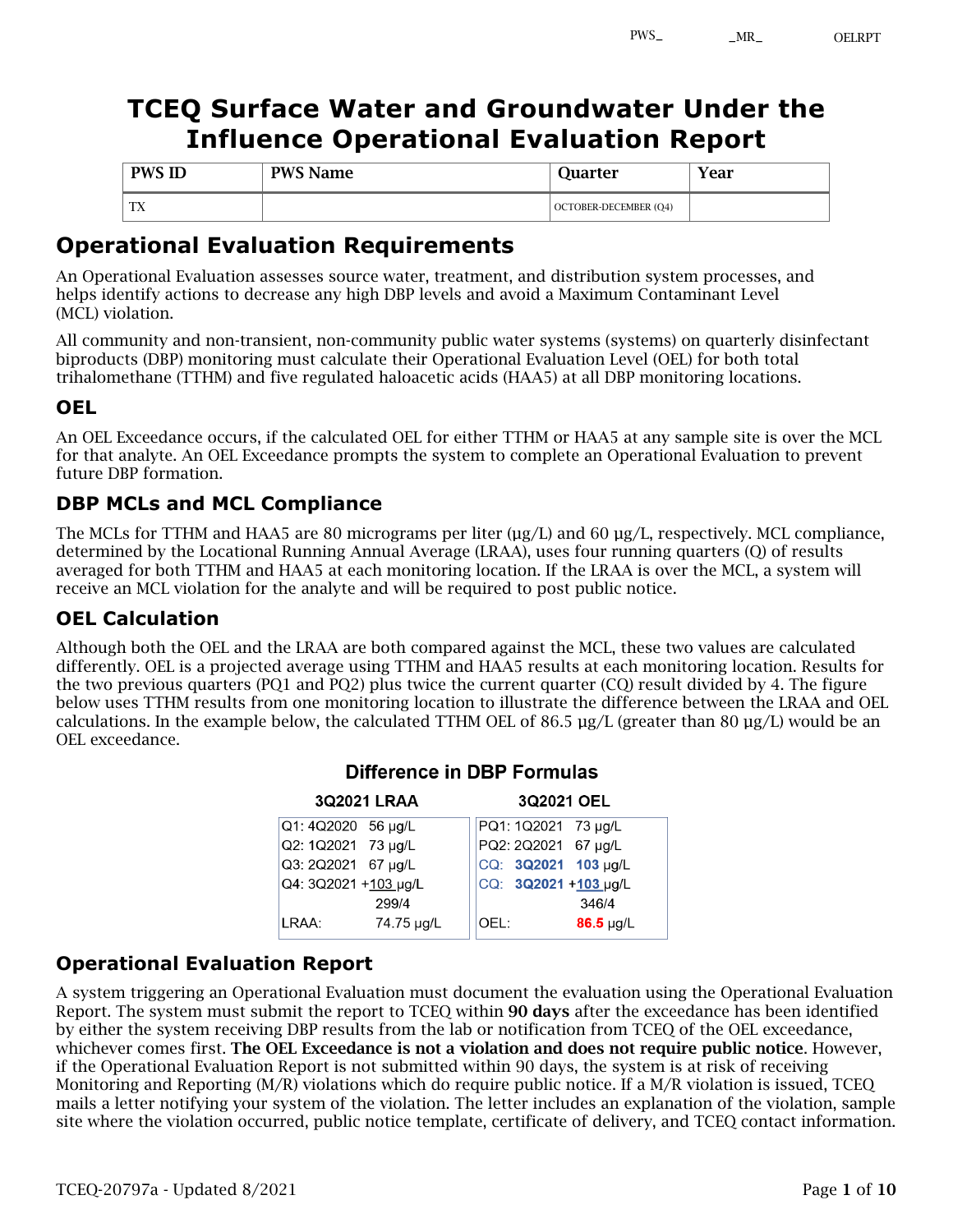# **General Instructions**

The primary purpose of TCEQ Operational Evaluation Report forms is to walk systems through an Operational Evaluation for the different source types across Texas.

Please choose the report form that matches the system's **State Primary Source Water Type**. The Operational Evaluation Requirements<sup>1</sup> webpage has the reports available for download.

- TCEQ Surface Water (SW) and Groundwater Under the Influence of Surface Water (GUI) Operational Evaluation Report (TCEQ-20797a)
- TCEQ Groundwater (GW) Operational Evaluation Report (TCEQ-20797b)
- TCEQ Surface Water Purchase (SWP) and Groundwater Purchase (GWP) Operational Evaluation Report (TCEQ-20797c)

The Operational Evaluation Report documents an evaluation of treatment and distribution at the time of the OEL exceedance. The questions in the report capture information for the time of the OEL exceedance only. The Operational Evaluation Report does not list or evaluate all causes for DBP formation, so space is provided in each section for additional information.

- **Section I: Monitoring Results Summary**
- **Section II:** Source Water Evaluation
- Section III: Disinfectant and Treatment Process Evaluation
- **Section IV: Distribution System**
- Section V: Actions to Prevent Future Exceedances
- **Section VI: Signature**
- Appendix A: Potential Actions for DBP Mitigation

### **Submitting an Operational Evaluation Report**

Use any of the following methods to submit an Operational Evaluation Report to TCEQ.

| Mail                                                                                                     | Email              | Fax          |
|----------------------------------------------------------------------------------------------------------|--------------------|--------------|
| <b>TCEQ Drinking Water Standards Section</b><br>MC-155 Attn: DBP<br>PO Box 13087<br>Austin TX 78711-3087 | DBP@tceq.texas.gov | 512-239-6050 |

### **Additional Guidance**

TCEQ's Operational Evaluation Report is adapted from EPA's OEL checklist. TCEQ strongly recommends reading the *EPA Stage 2 Disinfectants and Disinfection Byproducts Rule Operational Evaluation Guidance Manual*<sup>2</sup> before gathering information and evaluating your system. This manual includes technical information about completing the evaluation, and factors or actions that affect DBP formation. If you need assistance completing the evaluation or this form, contact the TCEQ DBP compliance coordinator at 512-239-4691 or DBP@tceq.texas.gov.

<sup>&</sup>lt;sup>1</sup> www.tceq.texas.gov/drinkingwater/chemicals/dbp/DBP2\_training.html

<sup>2</sup> nepis.epa.gov/Exe/ZyPDF.cgi?Dockey=P1002YDW.txt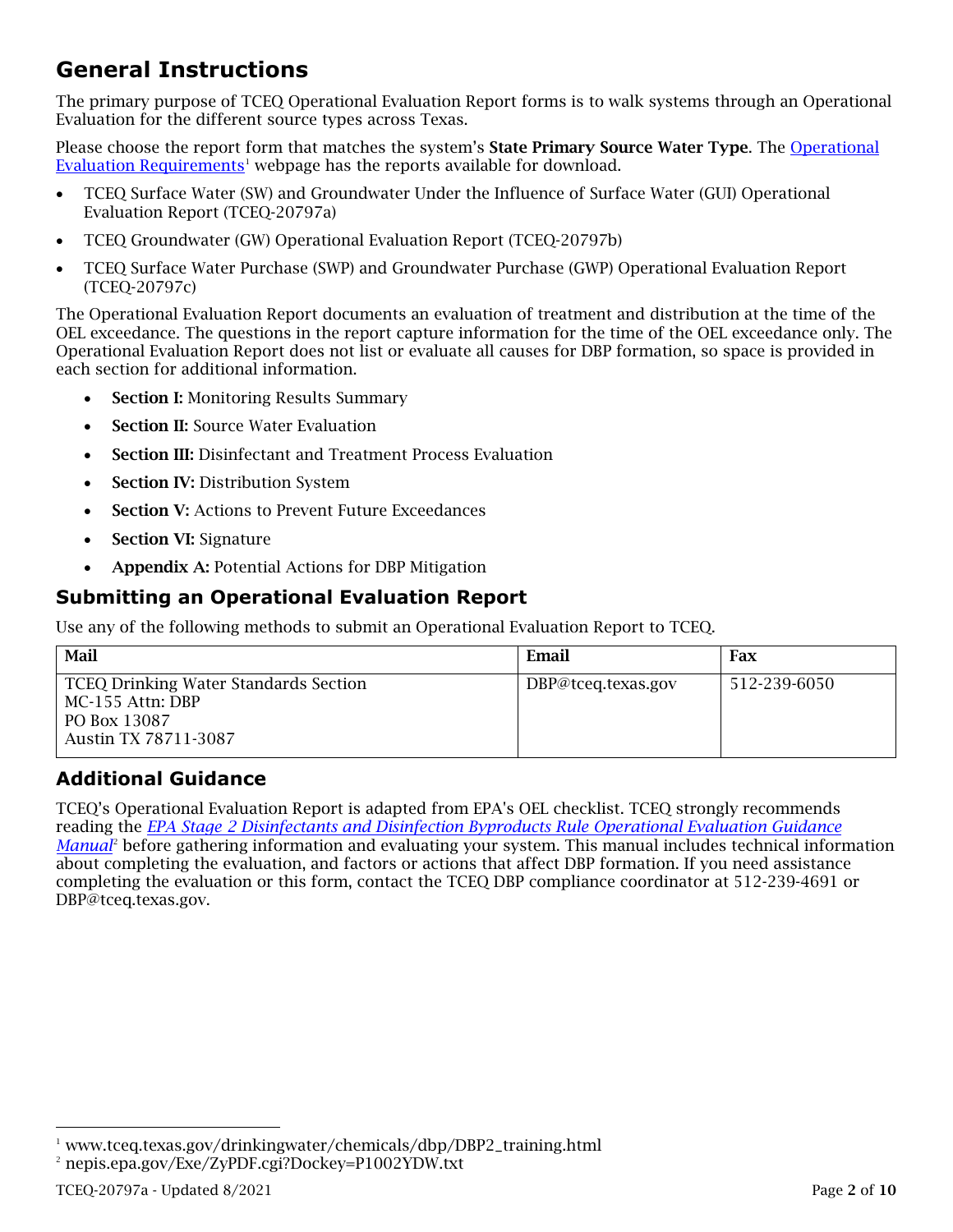# **I. Monitoring Results Summary**

*Instructions: The monitoring results summary section provides a table for systems to enter monitoring results to calculate the OEL for each sample location. The data to complete the summary are found in the lab results or Texas Drinking Water Watch3* .

- *In the first column enter the Sample Site ID for each location where an OEL exceedance occurred, for example DBP2-01. If an exceedance for both TTHM and HAA5 at the same location the site ID occurred, then the sample site should be listed twice, once for each analyte.*
- *In the second column enter the sample site address. Location must match what is listed in DWW.*
- *In the third column select the analyte abbreviation TTHM or HAA5 from the dropdown menu.*
- *In the fourth, fifth, and sixth columns enter the results for the samples collected in the two prior quarters and the sample result for the current quarter multiplied by two. TTHM/HAA5 in micrograms per liter (µg/L). When using the electronic version of this form, the OEL is automatically calculated when results are entered.*

#### **Subsection A: What are the monitoring results?**

| Sample<br>Site ID | Sample Site Address/Location | Analyte<br>(TTHM or<br>HAA5) | Previous<br>Quarter 2<br>$(\mu g/L)$ | <b>Previous</b><br>Quarter 1<br>$(\mu g/L)$ | Current<br><b>Quarter</b><br>$(\mu g/L)$ | Current<br>Quarter<br>$(\mu g/L)$ | <b>OEL</b><br>$(\mu g/L)$ |
|-------------------|------------------------------|------------------------------|--------------------------------------|---------------------------------------------|------------------------------------------|-----------------------------------|---------------------------|
|                   |                              | <b>TTHM</b>                  |                                      |                                             |                                          | $\overline{0}$                    | $\theta$                  |
|                   |                              | <b>TTHM</b>                  |                                      |                                             |                                          | $\mathbf{0}$                      | $\boldsymbol{0}$          |
|                   |                              | <b>TTHM</b>                  |                                      |                                             |                                          | $\mathbf{0}$                      | $\theta$                  |
|                   |                              | <b>TTHM</b>                  |                                      |                                             |                                          | $\overline{0}$                    | $\Omega$                  |
|                   |                              | HAA5                         |                                      |                                             |                                          | $\mathbf{0}$                      | $\theta$                  |
|                   |                              | HAA5                         |                                      |                                             |                                          | $\mathbf{0}$                      | $\Omega$                  |
|                   |                              | HAA5                         |                                      |                                             |                                          | $\mathbf{0}$                      | $\Omega$                  |
|                   |                              | HAA5                         |                                      |                                             |                                          | $\mathbf{0}$                      | $\theta$                  |

#### **Subsection B: Past OEL Exceedances**

In response to all the questions. check either Yes or No and if question does not apply to the *system, click N/A. Some questions apply to all systems so N/A is unavailable.*

- 1. Has an OEL exceedance occurred at any of the above locations previously?
	- Yes I I No
- 2. Was the cause of the previous OEL exceedance identified? *If yes, please explain in the space at the bottom of the page.*

 $Yes$   $No$   $N/A$ 

3. Are any previous OEL reports applicable to the current OEL exceedance? *If yes, attach applicable OEL report(s).*

Yes No N/A

*Use the space below to give details to any question in this section.*

<sup>3</sup> dww2.tceq.texas.gov/DWW/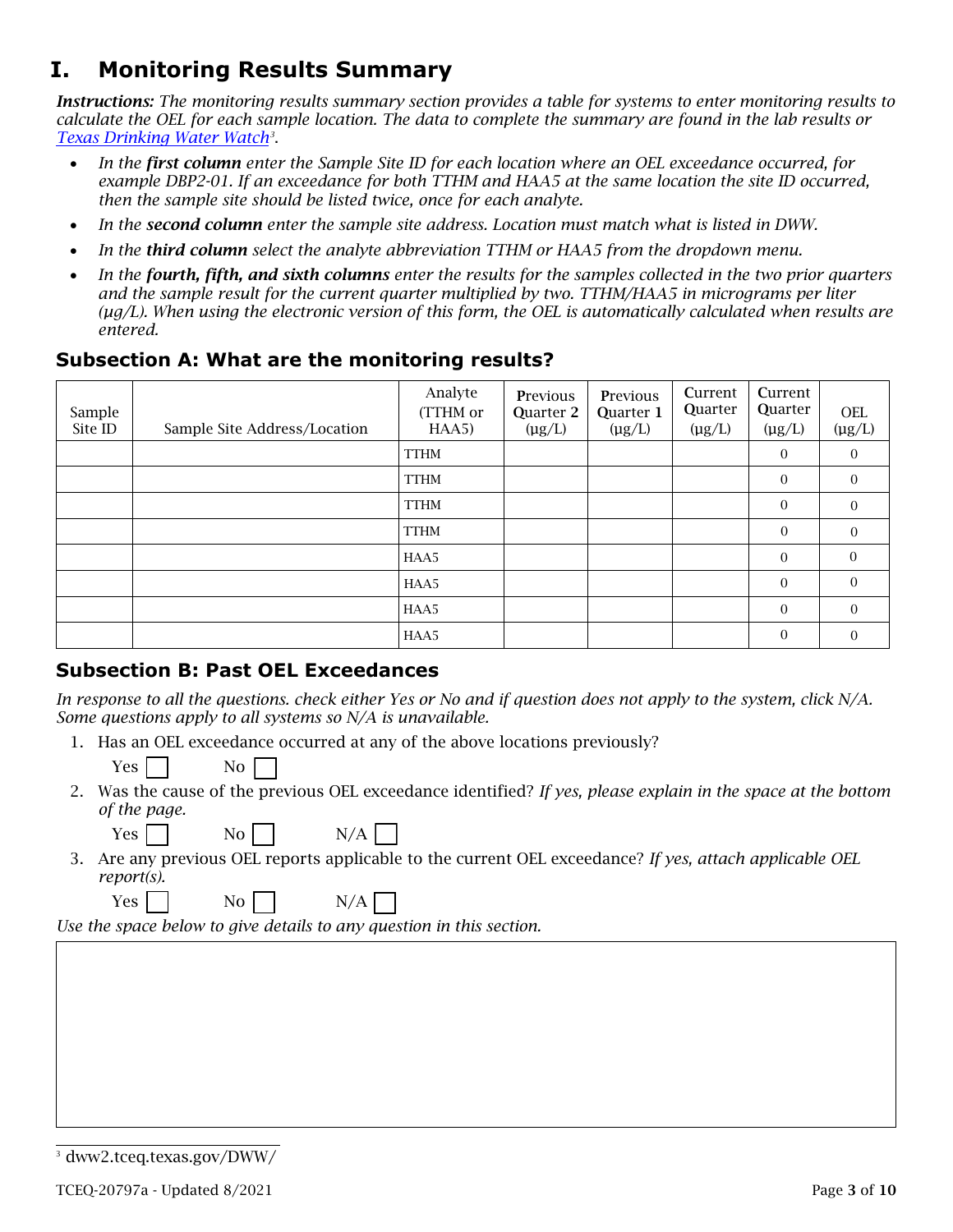## **II. Source Water Evaluation**

*Instructions: In response to each question check the appropriate box or boxes and, if needed, provide any additional information in the text box at the end of the section. Please attach any supporting documentation.*

#### **Subsection A: Sources of Water**

1. What Source Water types does the water system use?

*Click the blank to enter the percent of water produced and/or purchased by each Source Water Type.*

|    | <b>Source Water Type</b>                                                                                                                                                                                                                                                                                                                                                                                                                                            | <b>Percent Produced</b> | <b>Percent Purchased</b> |
|----|---------------------------------------------------------------------------------------------------------------------------------------------------------------------------------------------------------------------------------------------------------------------------------------------------------------------------------------------------------------------------------------------------------------------------------------------------------------------|-------------------------|--------------------------|
|    | Groundwater (GW)                                                                                                                                                                                                                                                                                                                                                                                                                                                    | %                       | %                        |
|    | Surface Water (SW)                                                                                                                                                                                                                                                                                                                                                                                                                                                  | %                       | %                        |
|    | Groundwater Under the Influence of Surface Water (GUI)                                                                                                                                                                                                                                                                                                                                                                                                              | %                       | %                        |
| 2. | Did the source change or was a new source brought online?                                                                                                                                                                                                                                                                                                                                                                                                           | Yes                     | N <sub>0</sub>           |
|    | Note: Different water sources may have different Total Organic Carbon (TOC) levels depending on climate and watershed<br>characteristics. Seasonal use of sources may impact TOC levels and DBP formation; adjustments may need to be made to the<br>treatment process as a result. Adjusting to an intake located closer to the bottom of the body of water could introduce additional<br>precursors that are not normally present nor accounted for in treatment. |                         |                          |
|    | <b>Subsection B: Raw Water Monitoring Data</b>                                                                                                                                                                                                                                                                                                                                                                                                                      |                         |                          |
| 1. | Which of the following monitoring data are available for the raw source water? Check all that apply:                                                                                                                                                                                                                                                                                                                                                                |                         |                          |
|    | Turbidity<br><b>TOC</b><br>Temperature                                                                                                                                                                                                                                                                                                                                                                                                                              |                         | pH                       |
|    | <b>Bromide</b><br>Alkalinity                                                                                                                                                                                                                                                                                                                                                                                                                                        | Ammonia as Nitrogen     | No Data                  |
|    | Note: Collecting and evaluating raw water quality data and comparing to historical and finished (treated) data may help<br>identify causes of DBP formation and actions that may be taken to minimize exceedances. Systems that do not currently<br>monitor raw water quality may wish to incorporate the listed parameters into regular monitoring.                                                                                                                |                         |                          |
| 2. | Was the raw water temperature higher than normal?                                                                                                                                                                                                                                                                                                                                                                                                                   | Yes                     | N <sub>0</sub><br>N/A    |
|    | Note: Water temperature may affect DBP formation. Low flow in rivers or lakes, extended raw water storage time, and/or<br>decreased water usage can increase water temperature.                                                                                                                                                                                                                                                                                     |                         |                          |
| З. | Were there any changes in the raw water pH?                                                                                                                                                                                                                                                                                                                                                                                                                         | Yes                     | N/A<br>No                |
|    | Note: Coagulation salts, which help remove DBP-forming TOC, and chlorine are sensitive to changes in pH. Additionally, at<br>a higher pH, the system may need to use more chlorine to make up for the decrease in the disinfection power of chlorine at<br>higher pH. However, increasing chlorine levels could increase DBP formation.                                                                                                                             |                         |                          |
| 4. | Was bromide present in the raw water?                                                                                                                                                                                                                                                                                                                                                                                                                               | Yes                     | N <sub>0</sub><br>N/A    |
|    | Note: Bromide is an inorganic DBP precursor that reacts with free chlorine and organic DBP precursors to form TTHM and<br>HAA5. Bromine has also been shown to accelerate chloramine decay, causing disinfectant residual loss.                                                                                                                                                                                                                                     |                         |                          |
| 5. | Were there any changes in the watershed?                                                                                                                                                                                                                                                                                                                                                                                                                            | Yes                     | N <sub>0</sub>           |
|    | Note: Watershed events such as heavy rain, drought, logging, fires, industrial spills, and lake/reservoir turnover can alter<br>organic and inorganic matter levels in water sources impacting DBP formation.                                                                                                                                                                                                                                                       |                         |                          |
|    | Use the space below to give details to any question in this section.                                                                                                                                                                                                                                                                                                                                                                                                |                         |                          |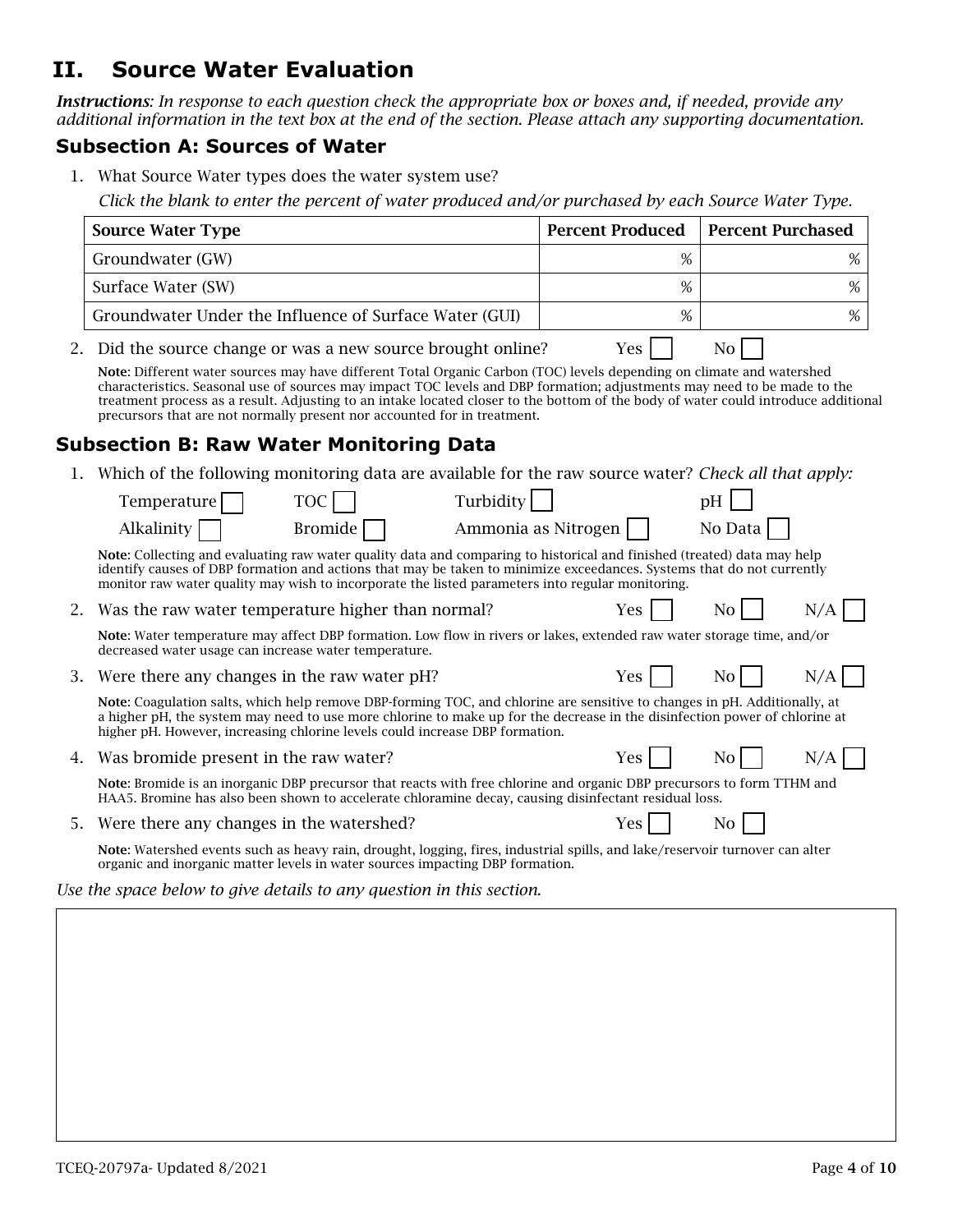## **III. Disinfection and Treatment Process Evaluation**

*Instructions: In response to each question check the appropriate box and, if needed, provide any additional information in the text box at the end of the section. Please attach any supporting documentation.* 

### **Subsection A: Analysis**

|    | Which of the following monitoring data are available for the finished (treated) water? Check all that<br><i>apply:</i>                                                                                                                                                                                                                                                                                                                                                                       |
|----|----------------------------------------------------------------------------------------------------------------------------------------------------------------------------------------------------------------------------------------------------------------------------------------------------------------------------------------------------------------------------------------------------------------------------------------------------------------------------------------------|
|    | Bromide<br>Alkalinity<br>Temperature<br>No Data<br>pH                                                                                                                                                                                                                                                                                                                                                                                                                                        |
|    | Note: Collecting and evaluating finished (treated) water quality data and comparing to historical and raw data may help<br>identify causes of DBP formation and actions that may be taken to minimize exceedances. Systems that do not currently<br>monitor water quality may wish to incorporate the listed parameters into regular monitoring.                                                                                                                                             |
| 2. | N/A<br>Were any of the analysis results higher or lower than normal?<br>N <sub>0</sub><br><b>Yes</b>                                                                                                                                                                                                                                                                                                                                                                                         |
|    | Note: Systems may need to adjust treatment processes in response to water quality changes to avoid formation of DBPs.                                                                                                                                                                                                                                                                                                                                                                        |
| 3. | After Reviewing VOC data, are there TTHMs present at the entry point? If yes, what is the concentration?                                                                                                                                                                                                                                                                                                                                                                                     |
|    | Select Yes or No, if yes enter the concentration in the field provided:<br>Conc.<br>Yes<br>N <sub>0</sub>                                                                                                                                                                                                                                                                                                                                                                                    |
|    | Note: Volatile Organic Chemicals (VOCs) are monitored annually at the entry point for systems producing/treating surface<br>water and contain the four analytes, bromoform, chloroform, dibromochloromethane, and bromodichloromethane. When<br>added together, the analytes will give the TTHM level. This information can tell a system if the DBP formation is happening<br>due to treatment (before the water enters the distribution) or in the distribution.                           |
|    | <b>Subsection B: Disinfectant</b>                                                                                                                                                                                                                                                                                                                                                                                                                                                            |
|    | What disinfectant was used during treatment at the time of the OEL exceedance?                                                                                                                                                                                                                                                                                                                                                                                                               |
|    | Free Chlorine $\Box$<br>Chloramine<br>Chlorine Dioxide<br>Check all that apply:<br>Ozone                                                                                                                                                                                                                                                                                                                                                                                                     |
| 2. | If on chloramines what was the chlorine to ammonia ratio at the time of the OEL exceedance?                                                                                                                                                                                                                                                                                                                                                                                                  |
|    | Click the blank to enter the Chlorine to Ammonia ratio into the field provided, if using Free Chlorine<br>Ratio-<br>N/A<br>select N/A.                                                                                                                                                                                                                                                                                                                                                       |
|    | Note: Sustaining the proper chlorine to ammonia ratio to maintain monochloramine will help prevent producing di- or tri-<br>chloramines which are more likely to produce DBPs. Maintaining monochloramines will also prevent Nitrification. The<br>proper ratio depends on the system, but typically ranges from 4:1 to 5:1 chlorine to ammonia (as nitrogen). If the source<br>water has ammonia present, it should be included in calculating the chlorine to ammonia (as nitrogen) ratio. |
| 3. | Were there any changes to the type of disinfectant used?<br>Yes<br>N <sub>0</sub>                                                                                                                                                                                                                                                                                                                                                                                                            |
| 4. | Were there any changes to disinfection processes or failures?<br>Yes<br>N <sub>0</sub>                                                                                                                                                                                                                                                                                                                                                                                                       |
| 5. | N <sub>0</sub><br>If using chloramine disinfection, does the system maintain a NAP?<br>Yes<br>N/A                                                                                                                                                                                                                                                                                                                                                                                            |
|    | Note: Any system distributing chloraminated water must create a Nitrification Action Plan (NAP). Using the monitoring data<br>collected for the NAP can indicate that monochloramines are being produced rather than dichloramines or trichloramines.                                                                                                                                                                                                                                        |
|    | <b>Subsection C: Treatment</b>                                                                                                                                                                                                                                                                                                                                                                                                                                                               |
|    | Yes<br>Were there any other treatment process changes or failures?<br>N <sub>0</sub>                                                                                                                                                                                                                                                                                                                                                                                                         |
|    | Note: Certain treatment adjustments could affect DBP formation, like pH adjustments. If the system utilizes reverse osmosis, a<br>failure of the equipment could lead to an increase of bromides which in turn will lead to an increase in brominated DBPs.                                                                                                                                                                                                                                  |
|    | No<br>2. Is an aeration system installed in the treatment plant?<br>Yes                                                                                                                                                                                                                                                                                                                                                                                                                      |
|    | Note: Aeration has been found to reduce chloroform but is not as effective for removing the brominated TTHMs. Aeration does<br>not remove any of the HAA5s, as they are acids and are not volatile.                                                                                                                                                                                                                                                                                          |
|    | N <sub>0</sub><br>N/A<br>3. Are there any malfunctions in the aeration equipment?<br><b>Yes</b>                                                                                                                                                                                                                                                                                                                                                                                              |
|    | Use the space below to give details to any question in this section.                                                                                                                                                                                                                                                                                                                                                                                                                         |
|    |                                                                                                                                                                                                                                                                                                                                                                                                                                                                                              |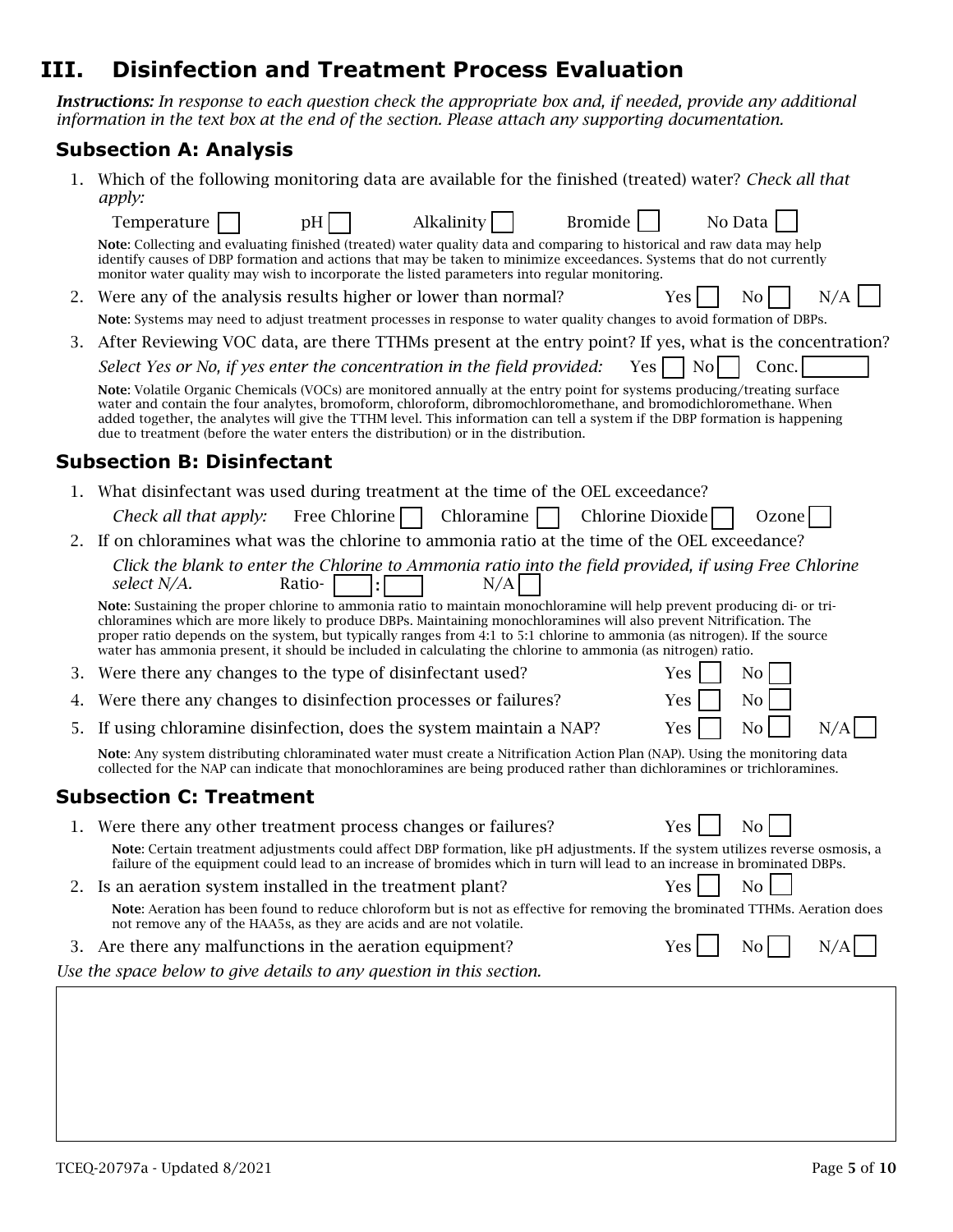## **IV. Distribution System**

*Instructions: In response to each question, check either Yes or No. If the question does not apply to the system, click N/A. Some questions apply to all systems so N/A is unavailable.*

### **Subsection A: Distribution Disinfection**

|    | What disinfectant was used in the distribution system during the time of OEL Exceedance?                                                                                                                                                                                                                                                                                                                                                                                                                                                                                                          |            |                |     |
|----|---------------------------------------------------------------------------------------------------------------------------------------------------------------------------------------------------------------------------------------------------------------------------------------------------------------------------------------------------------------------------------------------------------------------------------------------------------------------------------------------------------------------------------------------------------------------------------------------------|------------|----------------|-----|
|    | Free Chlorine<br>Chloramine<br>Check all that apply:                                                                                                                                                                                                                                                                                                                                                                                                                                                                                                                                              |            |                |     |
| 2. | Are different disinfectants blending in the distribution?                                                                                                                                                                                                                                                                                                                                                                                                                                                                                                                                         | Yes        | N <sub>0</sub> |     |
|    | Note: Different types of disinfectants interacting in the distribution lines could create dichloramine and trichloramine which<br>are typically accompanied with DBP formation.                                                                                                                                                                                                                                                                                                                                                                                                                   |            |                |     |
| 3. | Is the disinfectant being boosted in the distribution?                                                                                                                                                                                                                                                                                                                                                                                                                                                                                                                                            | Yes        | No.            |     |
|    | Note: Booster disinfection is any addition of a disinfectant to previously treated water to maintain an adequate disinfectant<br>residual throughout the distribution system. This includes disinfectant added to treated purchased water. If the system is<br>boosting their chloramines, adding chlorine upstream of ammonia can inadvertently lower total chlorine residuals and<br>produce di and trichloramines in the process, which can result in DBP production. The order of chemical injection when<br>booster disinfecting chloraminated water should be ammonia upstream of chlorine. |            |                |     |
| 4. | Are there monitoring locations before and after booster disinfection?                                                                                                                                                                                                                                                                                                                                                                                                                                                                                                                             | Yes        | N <sub>0</sub> | N/A |
|    | Note: To effectively booster disinfectant, free chlorine and/or total chlorine must be measured to add the correct amount of<br>chemical. Adding too much chlorine can increase DBP, dichloramine, or trichloramine formation. Adding too much ammonia<br>can increase chances of nitrification. Disinfectant levels should be monitored before and after booster disinfection to ensure<br>residuals are as expected and within range of TCEQ requirements.                                                                                                                                      |            |                |     |
|    | <b>Subsection B: Storage Tanks</b>                                                                                                                                                                                                                                                                                                                                                                                                                                                                                                                                                                |            |                |     |
| 1. | Are there storage tanks located upstream of the OEL exceedance?                                                                                                                                                                                                                                                                                                                                                                                                                                                                                                                                   | Yes        | N <sub>0</sub> |     |
|    | Note: Tank circulation, turnover, maintenance records, and drawdown level should be evaluated. Storage tanks may contain<br>stagnant zones which may be high in DBPs.                                                                                                                                                                                                                                                                                                                                                                                                                             |            |                |     |
| 2. | Is the freshest water the first to be drained from the storage tank?                                                                                                                                                                                                                                                                                                                                                                                                                                                                                                                              | <b>Yes</b> | N <sub>o</sub> | N/A |
|    | Note: Some storage tanks use the same line for filling and draining. This can result in short-circuiting as fresh water enters<br>the tank and quickly exits leaving older water behind. Additionally, some tanks are poorly designed with fill and suction<br>lines in close proximity allowing fresh water to enter and exit quickly. Baffling walls/curtains, mixers and fill and suction<br>line alterations are the most common remedies for poor design.                                                                                                                                    |            |                |     |
| 3. | Was there any sediment in the storage tanks?                                                                                                                                                                                                                                                                                                                                                                                                                                                                                                                                                      | Yes        | Nο             | N/A |
|    | Note: Sediment at the bottom of the tank can harbor pathogens and may be high in DBP precursors.                                                                                                                                                                                                                                                                                                                                                                                                                                                                                                  |            |                |     |
| 4. | Are any of the storage tanks oversized?                                                                                                                                                                                                                                                                                                                                                                                                                                                                                                                                                           | Yes        | N <sub>0</sub> | N/A |
|    | Note: Storage of significantly more water than normal water use may lead to high water age due to low water turnover. Aged<br>water in the tank may cause increased DBP levels.                                                                                                                                                                                                                                                                                                                                                                                                                   |            |                |     |
| 5. | Does adequate mixing occur in the storage tanks?                                                                                                                                                                                                                                                                                                                                                                                                                                                                                                                                                  | Yes        | No             | N/A |
|    | Note: Oversized inlet piping can lead to low flow rates, resulting in improper mixing. In-tank mixing may reduce DBP formation.                                                                                                                                                                                                                                                                                                                                                                                                                                                                   |            |                |     |
| 6. | Is an aeration system installed in the distribution storage tanks?                                                                                                                                                                                                                                                                                                                                                                                                                                                                                                                                | <b>Yes</b> | N <sub>0</sub> | N/A |
|    | Note: Aeration has been found to reduce chloroform but is not as effective for removing the brominated TTHMs. Aeration<br>does not remove any of the HAA5s, as they are acids and are not volatile.                                                                                                                                                                                                                                                                                                                                                                                               |            |                |     |
|    | 7. Are there any malfunctions in the distribution aeration equipment?                                                                                                                                                                                                                                                                                                                                                                                                                                                                                                                             | Yes        | N <sub>0</sub> | N/A |
|    | Has any recent maintenance occurred on the storage tanks?                                                                                                                                                                                                                                                                                                                                                                                                                                                                                                                                         | Yes        | No             | N/A |
|    | <b>Subsection C: Water Use</b>                                                                                                                                                                                                                                                                                                                                                                                                                                                                                                                                                                    |            |                |     |
| 1. | Was the overall water use in the system lower than normal?                                                                                                                                                                                                                                                                                                                                                                                                                                                                                                                                        | Yes        | No             |     |
|    | Note: Low water demand may increase water age in the distribution system.                                                                                                                                                                                                                                                                                                                                                                                                                                                                                                                         |            |                |     |
| Z. | Are there any dead-end mains near the OEL exceedance(s)?                                                                                                                                                                                                                                                                                                                                                                                                                                                                                                                                          | Yes        | No             |     |

Note: Dead-end piping leads to increased water age and sediment accumulation which may result in increased DBP formation.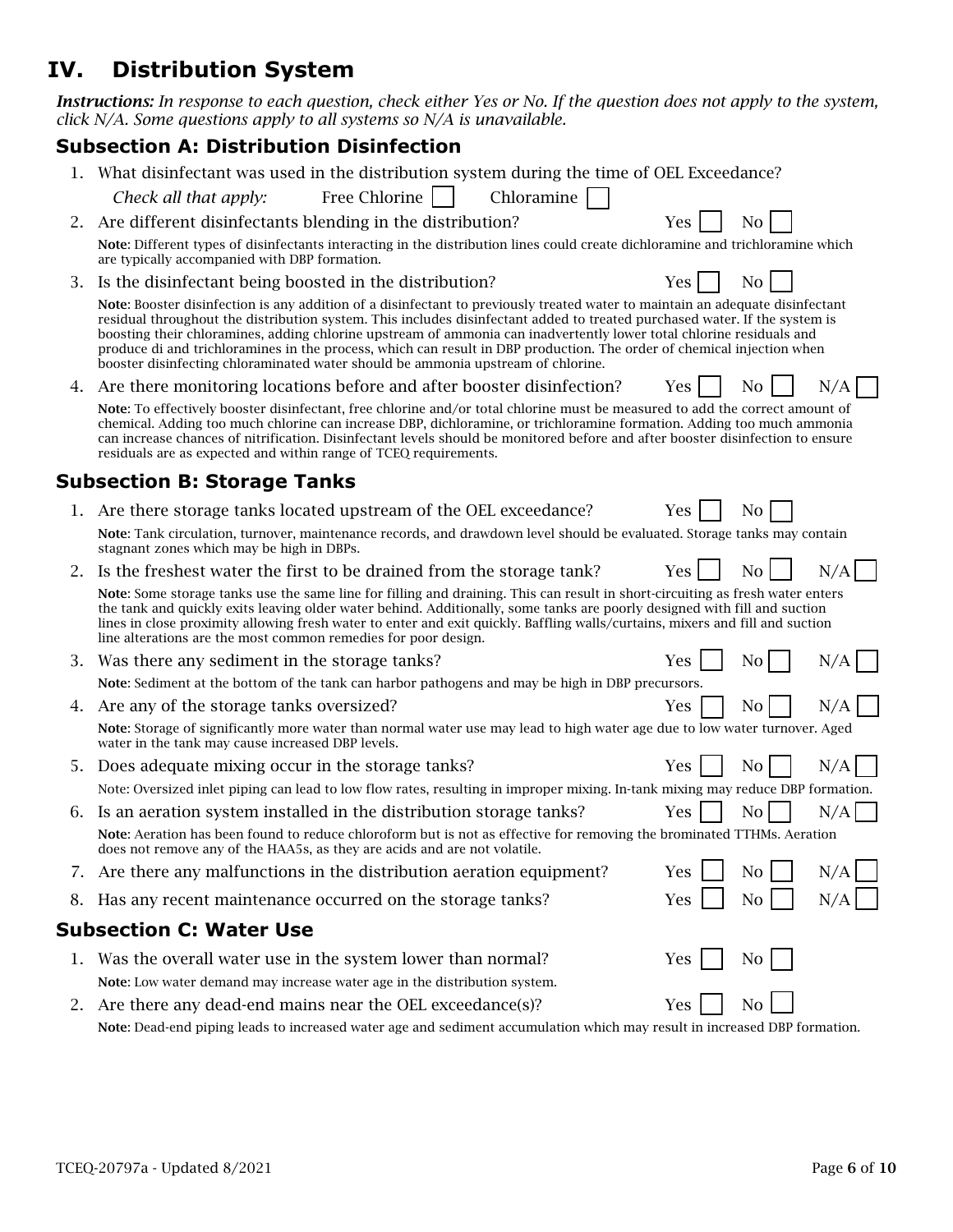## **Subsection D: Temperature, Disinfectant Residual Levels, and pH**

Note: Temperature, disinfectant residual and pH are taken by the TCEQ samplers during sample collection and is available to view on DWW under the link "Other Chemical Results".

|    | Was the water temperature higher than normal?                                                                                                                                                                                                                                                                                                                                                                                                   | Yes        | No               |     |
|----|-------------------------------------------------------------------------------------------------------------------------------------------------------------------------------------------------------------------------------------------------------------------------------------------------------------------------------------------------------------------------------------------------------------------------------------------------|------------|------------------|-----|
|    | Note: The rate of reaction between disinfectants and DBP precursors increases as water temperature increases. As a<br>result, TTHM and HAA5 concentrations may increase with increasing temperature.                                                                                                                                                                                                                                            |            |                  |     |
| 2. | Was the disinfectant residual higher or lower than normal?                                                                                                                                                                                                                                                                                                                                                                                      | <b>Yes</b> | $\overline{N}$ o |     |
|    | Note: High chlorine residuals may indicate an increase in chlorine feed rates, which could increase DBP formation. Low<br>residuals may indicate higher chlorine demand due to increased levels of DBP precursors or higher water age.                                                                                                                                                                                                          |            |                  |     |
| З. | Was the pH higher or lower than normal?                                                                                                                                                                                                                                                                                                                                                                                                         | <b>Yes</b> | N <sub>o</sub>   |     |
|    | Note: HAA5 formation increases at lower pH while TTHM formation increases at higher pH. Also, at higher pH, the<br>disinfecting power of free chlorine decreases. If using chloramines, experiencing lower pH than normal in the distribution<br>system can indicate nitrification is occurring because of nitrifying bacteria naturally suppress pH.                                                                                           |            |                  |     |
|    | <b>Subsection E: Flushing</b>                                                                                                                                                                                                                                                                                                                                                                                                                   |            |                  |     |
| 1. | Does the system maintain a routine monthly flushing program?                                                                                                                                                                                                                                                                                                                                                                                    | Yes        | N <sub>0</sub>   |     |
|    | Note: Public water systems are required to flush dead end mains at least monthly. Flushing reduces water age and helps<br>maintain disinfectant residual levels.                                                                                                                                                                                                                                                                                |            |                  |     |
| 2. | Was it more than 10 days since the last flush when the OEL was recorded? Yes                                                                                                                                                                                                                                                                                                                                                                    |            | No               |     |
|    | <b>Subsection F: Repairs and Maintenance</b>                                                                                                                                                                                                                                                                                                                                                                                                    |            |                  |     |
| 1. | Were there any line breaks near the OEL exceedance(s)?                                                                                                                                                                                                                                                                                                                                                                                          | <b>Yes</b> | No               |     |
|    | Note: When line breaks occur, older water in the distribution system or organic sediments can be drawn into high use areas<br>because of flow pattern changes. Aged water may have higher DBP levels, while organic sediment contain DBP precursors<br>which when disinfected using high chlorine levels may result in elevated DBPs.                                                                                                           |            |                  |     |
| 2. | Does the system perform routine free chlorine conversions?                                                                                                                                                                                                                                                                                                                                                                                      | <b>Yes</b> | N <sub>0</sub>   | N/A |
|    | Note: Systems using chloramines must create and follow a NAP, to prevent the degradation of drinking water quality in the<br>distribution system. The NAP helps water systems identify the early warning signs of nitrification.                                                                                                                                                                                                                |            |                  |     |
| 3. | Was a free chlorine conversion performed within 15 days of the OEL exceedance?                                                                                                                                                                                                                                                                                                                                                                  | Yes        | N <sub>0</sub>   | N/A |
|    | Note: High chlorine levels present during a chlorine conversion may increase DBP formation. Systems should notify TCEQ<br>before conducting a chlorine conversion to delay DBP sampling by emailing DBP@tceq.texas.gov.                                                                                                                                                                                                                         |            |                  |     |
|    | <b>Subsection G: Customer Complaints</b>                                                                                                                                                                                                                                                                                                                                                                                                        |            |                  |     |
|    | 1. Did the system receive any customer complaints during the quarter the OEL exceedance was recorded?                                                                                                                                                                                                                                                                                                                                           | Yes.       | N <sub>0</sub>   |     |
|    | Note: Customer complaints of low pressure may indicate that water age is increasing or if there is a line break allowing<br>sediments to enter the distribution system. Customer complaints of color and/or odor may indicate pipe scaling or<br>sediment, which may contain DBP precursors. In a chloraminated system, odor could indicate the formation of<br>dichloramine or trichloramine which are typically accompanied by DBP formation. |            |                  |     |
|    | Use the space below to give details to any question in this section.                                                                                                                                                                                                                                                                                                                                                                            |            |                  |     |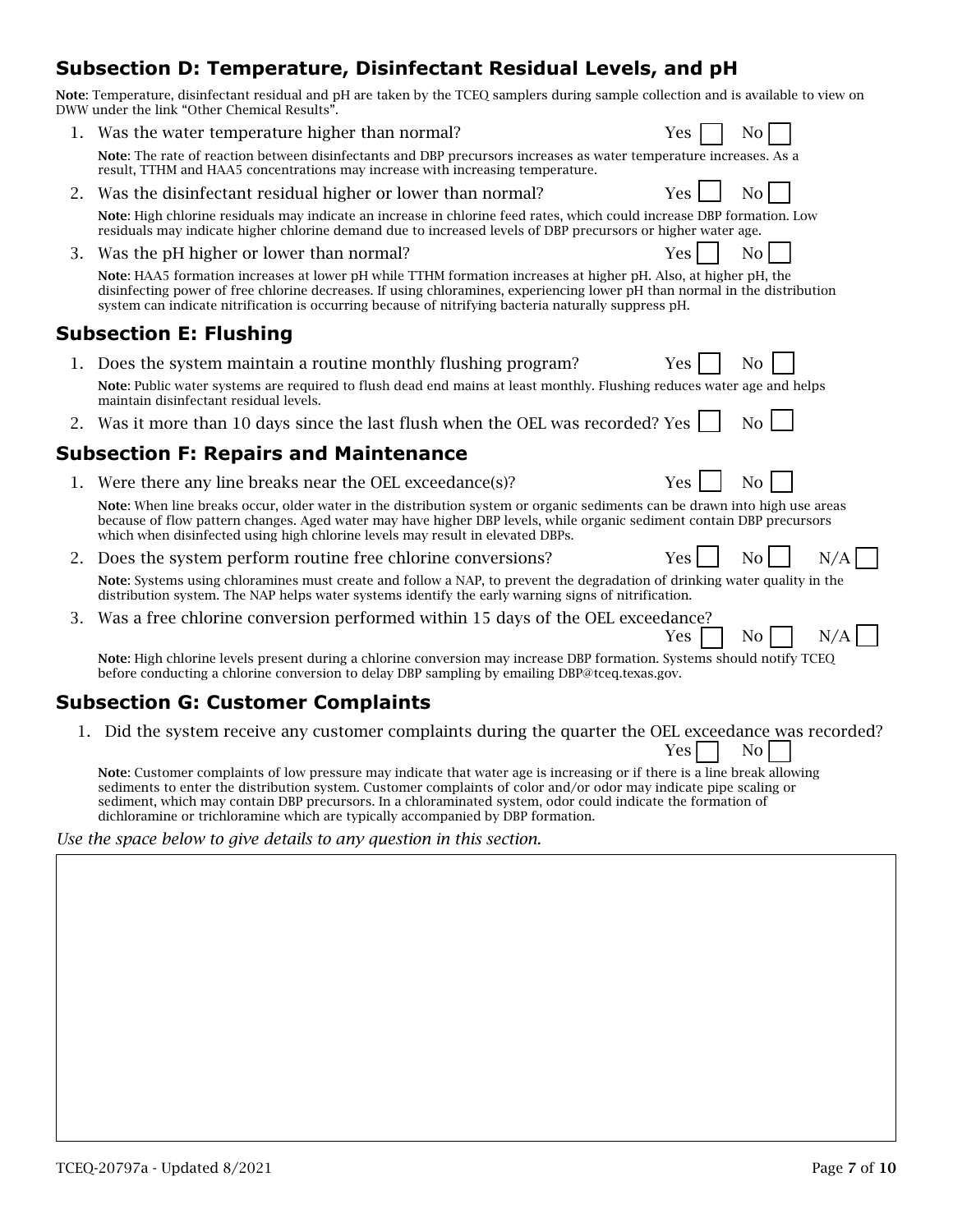## **V. Actions to Prevent Future Exceedances**

Background: Based on information gathered and evaluated in previous sections, identify actions the system has implemented or will implement to reduce DBP formation. If needed, a list of potential actions a system can take are in Appendix A. Additional information on these actions can be found in the *EPA Stage 2 Disinfectants and Disinfection Byproducts Rule Operational Evaluation Guidance Manual*. Systems that purchase water may choose to work with their provider to identify a strategy for minimizing DBP formation.

*Instructions: Click the blank boxes to enter actions the system may complete or has completed to reduce future exceedances, in one or more of the sections. If no action is planned for a section, please mark N/A. There must be at least one action listed on this page for the report to be considered complete.* 

#### **Subsection A. Source Water Management**

*Please enter the action the system has taken or plans to take for pre-treatment.*

| <b>Water System Actions</b> | IN. |
|-----------------------------|-----|
|                             |     |

#### **Subsection B. Treatment Operations**

*Please enter the action the system has taken or plans to take for treatment operations.*

| <b>Water System Actions</b> | N. |
|-----------------------------|----|
|                             |    |

### **Subsection C. Distribution System Operations**

*Please enter the action the system has taken or plans to take for distribution system operations.*

| <b>Water System Actions</b> |  |
|-----------------------------|--|
|                             |  |

#### **Subsection D: TCEQ Assistance**

1. Would the system benefit from Financial, Managerial or Technical assistance for assistance with DBP mitigation, disinfection, or other support?  $Yes$  | No

Note: TCEQ assistance is free and available to all public water systems.

*Use the space below to give details to any action mentioned in this section.*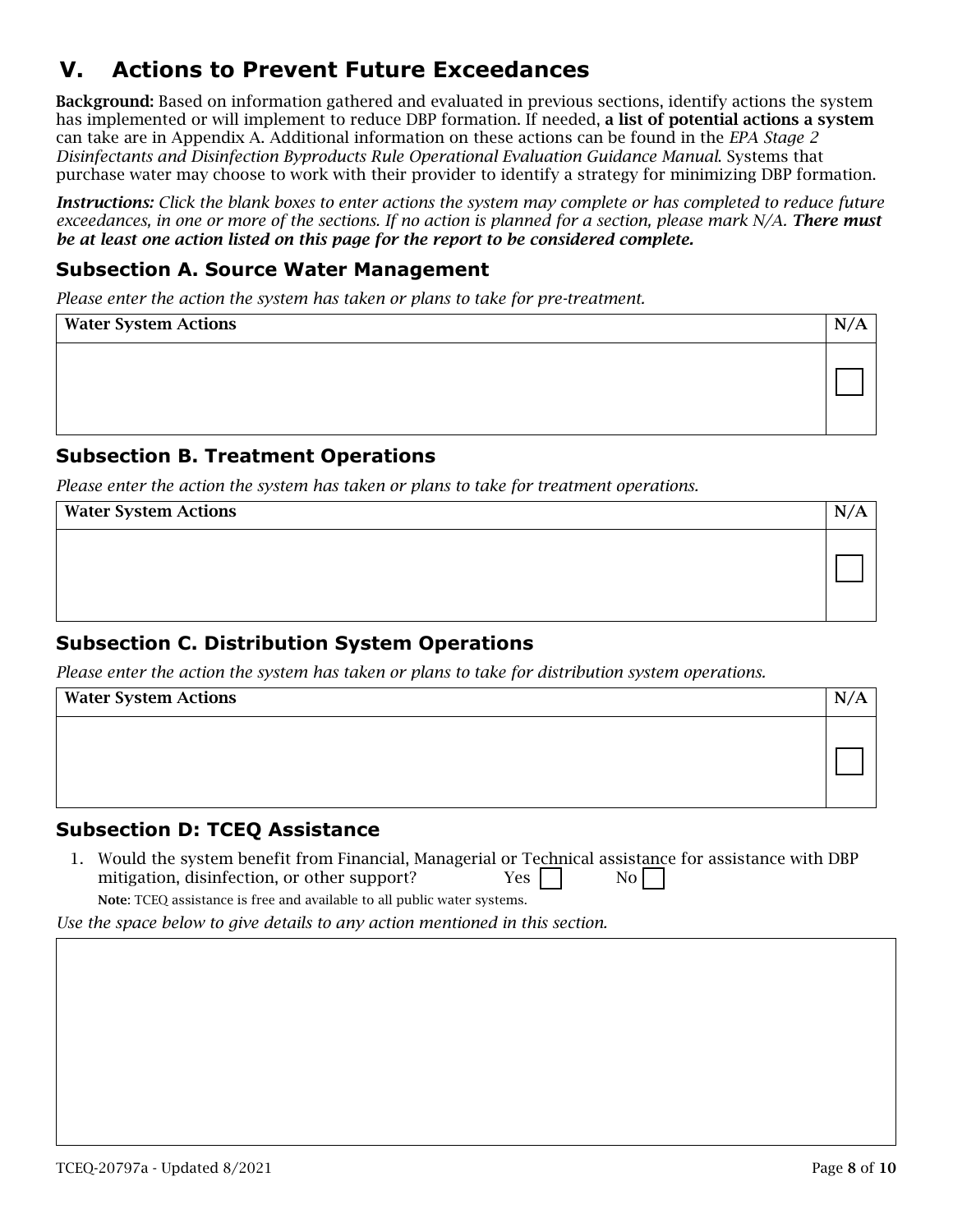# **VI. Signature Page**

Once all pages have been completed and reviewed, please attach any supporting documentation. Use the space below to provide additional information. Please fill in the requested information and provide a signature at the bottom of the page.

*Use the space below to provide any additional information not covered in the above sections/pages.*

I, , prepared and reviewed this Operational Evaluation Report and the provided information is true and correct to the best of my knowledge.

*Signature: Date: Title: Phone: Email:*